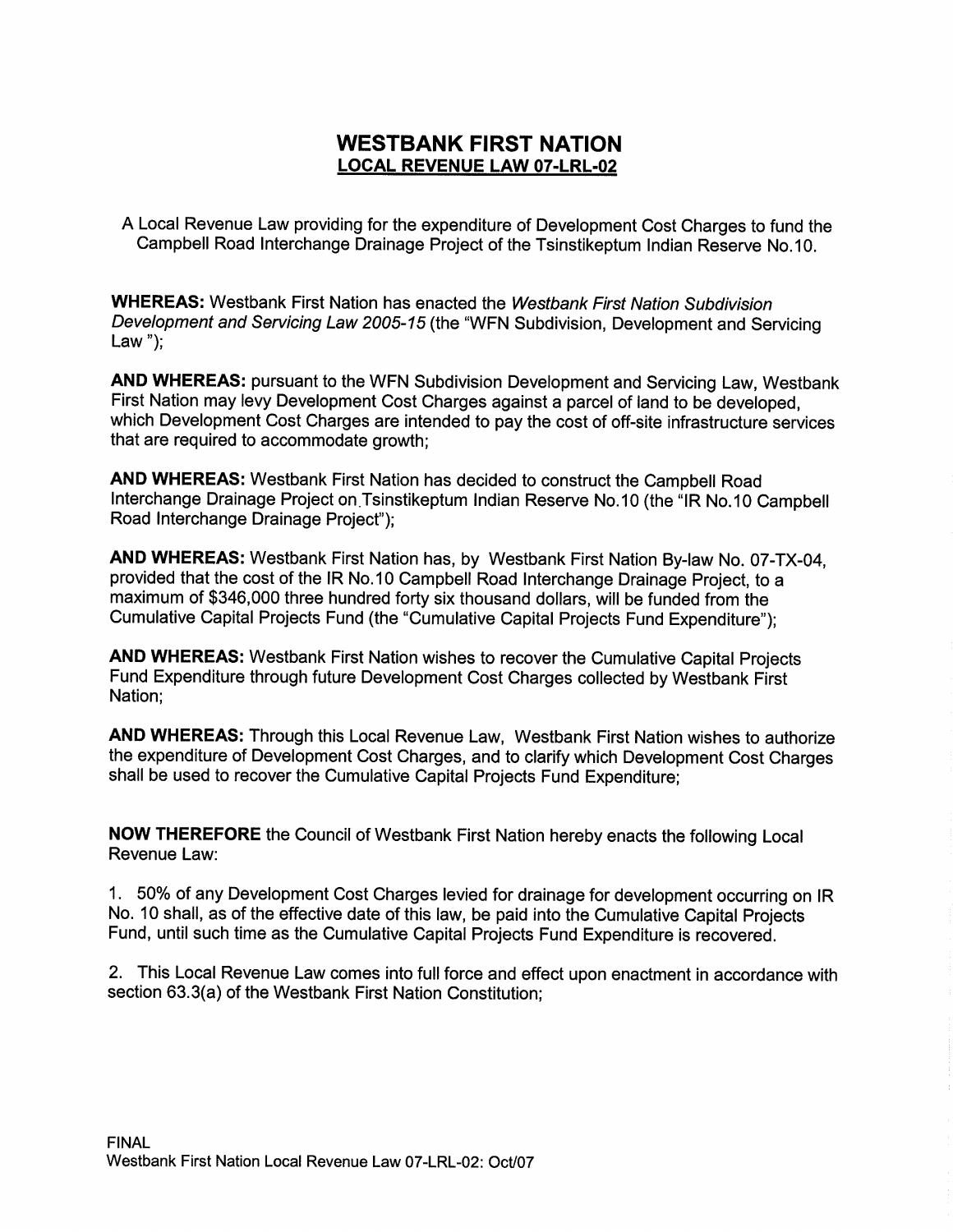BE IT HEREBY RESOLVED AND AGREED that this Law, entitled "Westbank First Nation Local Revenue Law 07-LRL-02" is hereby:

Read a first time by the Council of Westbank First Nation at a duly convened meeting held on the 15<sup>th</sup> day of October, 2007.

Exempt from <sup>a</sup> second reading pursuant to section 00.9 of the Westbank First Nation Constitution.

Read a third time by Council of the Westbank First Nation at a duly convened meeting held on the 29th day of October, 2007.

Chief Robert Louie

Councillor Larry Derrickson

f

Councillor Loretta Swite

Councillor Brian Eli

illor Michael De Guevara